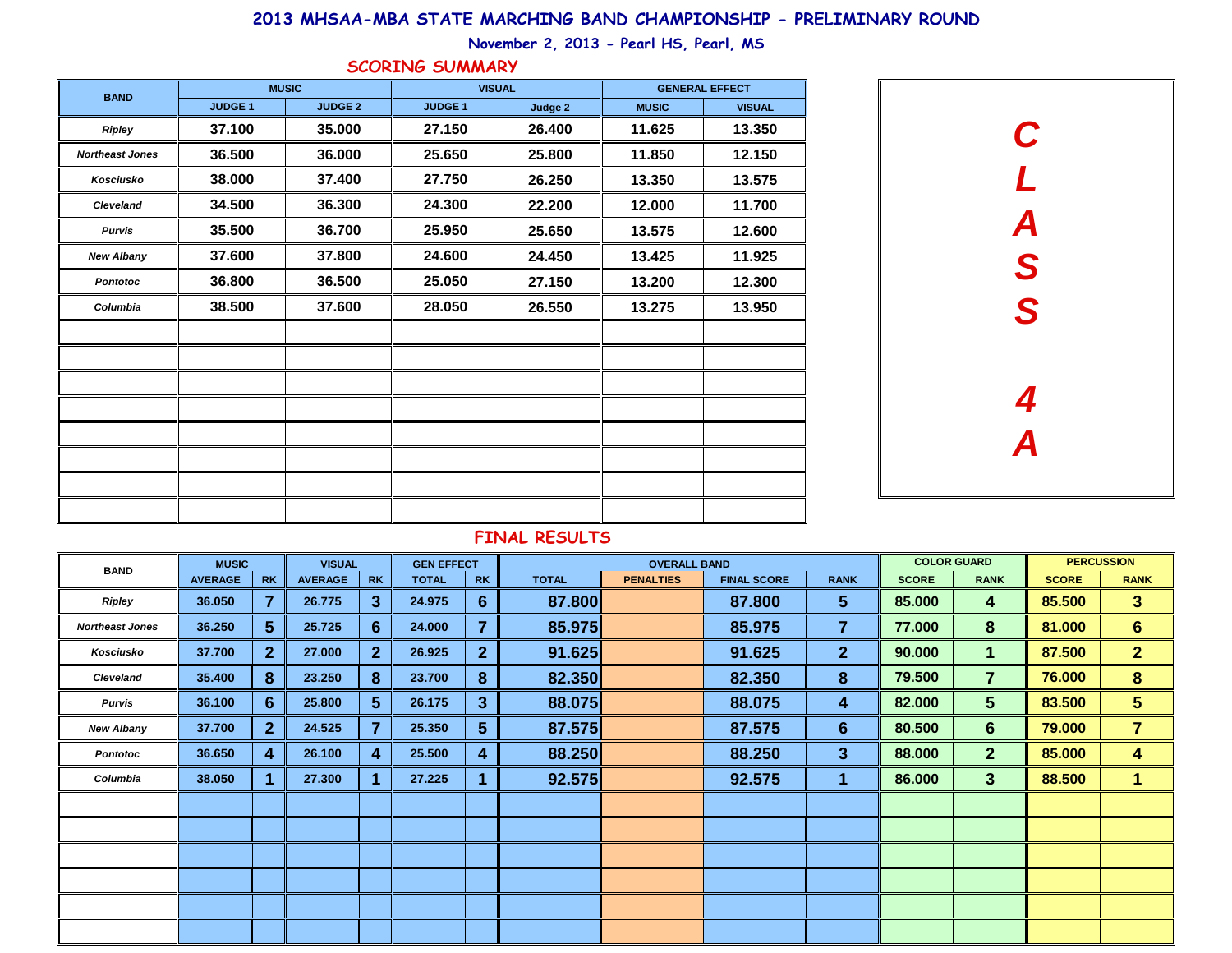## **2013 MHSAA-MBA STATE MARCHING BAND CHAMPIONSHIP -** *PRELIMINARY ROUND*

**November 2, 2013 - Pearl HS, Pearl, MS**

**CLASS 4A**

| <b>BAND</b>            |                    | <b>Music Performance - 40%</b> |                          |                   |                          | Marching - Visual - 30% |      |            |              |    |      | <b>GE Music - 15%</b>    |                        |    | <b>GE Visual - 15%</b> |                                                                   |                                         |  | <b>COLORGUARD</b> |                  |                  | <b>PERCUSSION</b> |                  |  |
|------------------------|--------------------|--------------------------------|--------------------------|-------------------|--------------------------|-------------------------|------|------------|--------------|----|------|--------------------------|------------------------|----|------------------------|-------------------------------------------------------------------|-----------------------------------------|--|-------------------|------------------|------------------|-------------------|------------------|--|
|                        |                    | PQ.                            | CMP <sup>1</sup>         | Tot               | <b>Score</b>             | CMP EXC                 |      | <b>AVG</b> | <b>Score</b> | MR | SH ' | Avg                      | <b>Score</b>           | VR | SH !                   |                                                                   | Avg Score                               |  | $EX$ EF           | AVG              | EX               |                   | EF MYG           |  |
| <b>Ripley</b>          | Judge <sup>®</sup> |                                |                          |                   | 240.0 131.0 371.0 37.100 | 92.0                    | 89.0 | 90.50      | 27.150       |    |      | 78.0 77.0 77.50 11.625   |                        |    |                        |                                                                   | 90.0 88.0 89.00 13.350                  |  |                   | 84.0 86.0 85.000 |                  |                   | 86.0 85.0 85.500 |  |
|                        | Judge 2            |                                |                          |                   | 220.0 130.0 350.0 35.000 | 89.0                    | 87.0 | 88.00      | 26.40        |    |      |                          |                        |    |                        |                                                                   |                                         |  |                   |                  |                  |                   |                  |  |
| <b>Northeast Jones</b> | Judge 1            | 230.0 135.0                    |                          |                   | 365.0 36.500             | 86.0                    | 85.0 | 85.50      | 25.65        |    |      | 80.0 78.0 79.00 11.850   |                        |    |                        |                                                                   | 82.0 80.0 81.00 12.150                  |  |                   | 79.0 75.0 77.000 |                  |                   | 82.0 80.0 81.000 |  |
|                        | Judge 2            | 225.0 135.0                    |                          | 360.0             | 36.000                   | 87.0                    | 85.0 | 86.00      | 25.80        |    |      |                          |                        |    | $\blacksquare$         |                                                                   |                                         |  |                   |                  |                  |                   |                  |  |
| <b>Kosciusko</b>       | Judge 1            | 240.0                          | 140.0                    |                   | 380.0 38.000             | 94.0                    | 91.0 | 92.50      | 27.750       |    |      | 90.0 $88.0$ 89.00 13.350 |                        |    | 92.0 89.0 90.50 13.575 |                                                                   |                                         |  |                   | 92.0 88.0 90.000 |                  |                   | 88.0 87.0 87.500 |  |
|                        | Judge 2            |                                |                          |                   | 232.0 142.0 374.0 37.400 | 92.0 <sub>1</sub>       | 83.0 | 87.50      | 26.25        |    |      |                          |                        |    |                        |                                                                   |                                         |  |                   |                  |                  |                   |                  |  |
| <b>Cleveland</b>       | Judge 1            |                                |                          |                   | 220.0 125.0 345.0 34.500 | 82.0                    | 80.0 | 81.00      | 24.300       |    |      |                          | 82.0 78.0 80.00 12.000 |    |                        |                                                                   | 79.0 77.0 78.00 11.700 79.0 80.0 79.500 |  |                   |                  |                  |                   | 76.0 76.0 76.000 |  |
|                        | Judge 2            |                                |                          |                   | 227.0 136.0 363.0 36.300 | 75.0                    | 73.0 | 74.00      | 22.200       |    |      |                          |                        |    |                        |                                                                   |                                         |  |                   |                  |                  |                   |                  |  |
| <b>Purvis</b>          | Judge 1            |                                | $228.0$ 127.0 355.0      |                   | 35.500                   | 84.0                    | 89.0 | 86.50      | 25.950       |    |      | 92.0 89.0 90.50 13.575   |                        |    |                        | 83.0 85.0 84.00 12.600                                            |                                         |  |                   | 80.0 84.0 82.000 | 84.0 83.0 83.500 |                   |                  |  |
|                        | Judge 2            |                                |                          |                   | 229.0 138.0 367.0 36.700 | 84.0 <sub>1</sub>       | 87.0 | 85.50      | 25.65        |    |      |                          |                        |    |                        |                                                                   |                                         |  |                   |                  |                  |                   |                  |  |
| <b>New Albany</b>      | Judge 1            |                                |                          |                   | 236.0 140.0 376.0 37.600 | 81.0                    | 83.0 | 82.00      | 24.600       |    |      |                          | 90.0 89.0 89.50 13.425 |    |                        | 80.0 79.0 79.50 11.925 80.0 81.0 80.500                           |                                         |  |                   |                  |                  | 81.0 77.0 79.000  |                  |  |
|                        | Judge 2            |                                | 234.0 144.0 378.0 37.800 |                   |                          | 81.0                    | 82.0 | 81.50      | 24.450       |    |      |                          |                        |    |                        |                                                                   |                                         |  |                   |                  |                  |                   |                  |  |
| <b>Pontotoc</b>        | Judge 1            | 230.0 138.0                    |                          | 368.0             | 36.800                   | 83.0                    | 84.0 | 83.50      | 25.050       |    |      | 89.0 87.0 88.00 13.200   |                        |    | 81.0 83.0 82.00 12.300 |                                                                   |                                         |  |                   | 89.0 87.0 88.000 |                  |                   | 87.0 83.0 85.000 |  |
|                        | Judge 2            | 228.0 137.0                    |                          | 365.0             | 36.500                   | 93.0                    | 88.0 | 90.50      | 27.150       |    |      |                          |                        |    |                        |                                                                   |                                         |  |                   |                  |                  |                   |                  |  |
| <b>Columbia</b>        | Judge 1            | 239.0 146.0                    |                          | 385.0             | 38.500                   | 95.0                    | 92.0 | 93.50      | 28.050       |    |      | 91.0 86.0 88.50 13.275   |                        |    |                        | $94.0$   $92.0$   $93.00$   $13.950$   $87.0$   $85.0$   $86.000$ |                                         |  |                   |                  |                  | 89.0 88.0 88.500  |                  |  |
|                        | Judge 2            |                                |                          |                   | 233.0 143.0 376.0 37.600 | 91.0 <sub>1</sub>       | 86.0 | 88.50      | 26.550       |    |      |                          |                        |    |                        |                                                                   |                                         |  |                   |                  |                  |                   |                  |  |
|                        | Judge 1            |                                |                          | $\overline{0.0}$  | 0.000                    |                         |      | 0.00       | 0.000        |    |      |                          | 0.00 0.000             |    |                        |                                                                   | 0.00 0.000                              |  |                   | 0.000            |                  |                   | 10.000           |  |
|                        | Judge 2            |                                |                          | 0.0 <sub>1</sub>  | 0.000                    |                         |      | 0.00       | 0.000        |    |      |                          |                        |    |                        |                                                                   |                                         |  |                   |                  |                  |                   |                  |  |
|                        | Judge 1            |                                |                          | 0.0               | 0.000                    |                         |      | 0.00       | 0.000        |    |      |                          | 0.00 0.000             |    |                        |                                                                   | 0.00 0.000                              |  |                   | 0.000            |                  |                   | 10.000           |  |
|                        | Judge 2            |                                |                          | 0.0 <sub>1</sub>  | 0.000                    |                         |      | 0.00       | 0.000        |    |      |                          |                        |    |                        |                                                                   |                                         |  |                   |                  |                  |                   |                  |  |
|                        | Judge 1            |                                |                          | $\overline{0.0}$  | 0.000                    |                         |      | 0.001      | 0.000        |    |      |                          | 0.00 0.000             |    |                        |                                                                   | 0.00 0.000                              |  |                   | 0.000            |                  |                   | 10.000           |  |
|                        | Judge 2            |                                |                          | 0.0               | 0.000                    |                         |      | 0.00       | 0.000        |    |      |                          |                        |    |                        |                                                                   |                                         |  |                   |                  |                  |                   |                  |  |
|                        | Judge 1            |                                |                          | 0.0               | 0.000                    |                         |      | 0.00       | 0.000        |    |      |                          | 0.00 0.000             |    |                        |                                                                   | 0.00 0.000                              |  |                   | 0.000            |                  |                   | 0.000            |  |
|                        | Judge 2            |                                |                          | 0.0               | 0.000                    |                         |      | 0.00       | 0.000        |    |      |                          |                        |    |                        |                                                                   |                                         |  |                   |                  |                  |                   |                  |  |
|                        | Judge 1            |                                |                          | 0.0               | 0.000                    |                         |      | 0.00       | 0.000        |    |      |                          | 0.00 0.000             |    |                        |                                                                   | 0.00 0.000                              |  |                   | 0.000            |                  |                   | 0.000            |  |
|                        | Judge 2            |                                |                          | 0.0               | 0.000                    |                         |      | 0.00       | 0.000        |    |      |                          |                        |    |                        |                                                                   |                                         |  |                   |                  |                  |                   |                  |  |
|                        | Judge 1            |                                |                          | $\overline{0.01}$ | 0.000                    | - 1                     |      | 0.001      | 0.000        |    |      |                          | 0.00 0.000             |    |                        |                                                                   | 0.00 0.000                              |  |                   | 0.000            |                  |                   | 0.000            |  |
|                        | Judge 2            |                                |                          | 0.0               | 0.000                    |                         |      | 0.00       | 0.000        |    |      |                          |                        |    |                        |                                                                   |                                         |  |                   |                  |                  |                   |                  |  |
|                        | Judge 1            |                                |                          | 0.01              | 0.000                    | $\blacksquare$          |      | 0.001      | 0.000        |    |      |                          | 0.00 0.000             |    |                        |                                                                   | 0.00 0.000                              |  |                   | 0.000            |                  |                   | 0.000            |  |
|                        | Judge 2            |                                |                          | 0.0               | 0.000                    |                         |      | 0.00       | 0.000        |    |      |                          |                        |    |                        |                                                                   |                                         |  |                   |                  |                  |                   |                  |  |
|                        | Judge 3            |                                |                          | 0.01              | 0.000                    |                         |      | 0.001      | 0.000        |    |      |                          | 0.00 0.000             |    |                        |                                                                   | 0.00 0.000                              |  |                   | 0.000            |                  |                   | 0.000            |  |
|                        | Judge 4            |                                |                          | 0.0               | 0.000                    |                         |      | 0.00       | 0.000        |    |      |                          |                        |    |                        |                                                                   |                                         |  |                   |                  |                  |                   |                  |  |